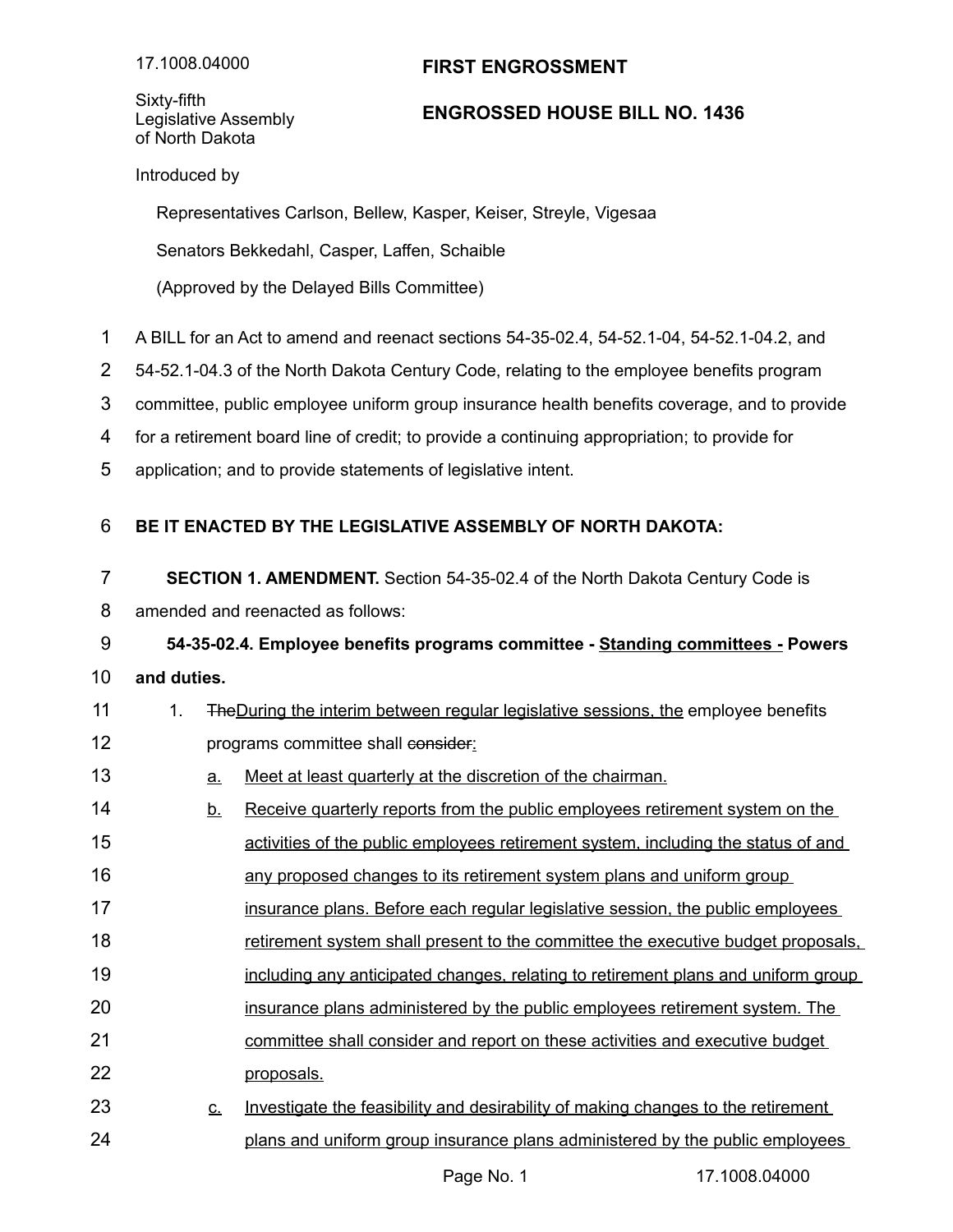| 1              |    |           | retirement system. The committee may request actuarial reports on the actuarial               |
|----------------|----|-----------|-----------------------------------------------------------------------------------------------|
| $\overline{2}$ |    |           | impact of possible changes and of plan design options.                                        |
| 3              |    | <u>d.</u> | Consider and report on those legislative measures and proposals sponsored by                  |
| 4              |    |           | the executive branch, judicial branch, and legislative management over which                  |
| 5              |    |           | itthe committee takes jurisdiction and which affect, actuarially or otherwise, the            |
| 6              |    |           | retirement programs of state employees or employees of any political                          |
| 7              |    |           | subdivision, and health and retiree health plans of state employees or employees              |
| 8              |    |           | of any political subdivision. The committee shall make a thorough review of                   |
| 9              |    |           | anymeasure ora legislative proposal over which it the committee takes under its-              |
| 10             |    |           | jurisdiction, including an actuarial review. The committee shall take                         |
| 11             |    | <u>e.</u> | Take jurisdiction over any measure or such legislative proposal that authorizes an            |
| 12             |    |           | automatic increase or other change in benefits beyond the ensuing biennium                    |
| 13             |    |           | which would not require legislative approval. The committee mustshall include in              |
| 14             |    |           | the report of the committee a statement that the proposal would allow future                  |
| 15             |    |           | changes without legislative involvement. The committee shall report its                       |
| 16             |    | f.        | Report the committee's findings and recommendations, along with any necessary                 |
| 17             |    |           | legislation, to the legislative management and to the legislative assembly.                   |
| 18             | 2. |           | To carry out its responsibilities, the committee, or its designee, may:                       |
| 19             |    | a.        | Enter contracts, including retainer agreements, with an actuary or actuarial firm             |
| 20             |    |           | for expert assistance and consultation. Each retirement, insurance, or retiree                |
| 21             |    |           | insurance program shall pay, from its retirement, insurance, or retiree health                |
| 22             |    |           | benefits fund, as appropriate, and without the need for a prior appropriation, the            |
| 23             |    |           | cost of any actuarial report required by the committee or a standing committee as             |
| 24             |    |           | provided under subsection 6 which relates to that program.                                    |
| 25             |    | b.        | Call on personnel from state agencies or political subdivisions to furnish such               |
| 26             |    |           | information and render such assistance as the committee may from time to time                 |
| 27             |    |           | request.                                                                                      |
| 28             |    | C.        | Establish rules for its operation of the committee, including the submission and              |
| 29             |    |           | review of proposals and the establishing of standards for actuarial review.                   |
| 30             | 3. |           | <b>The During the interim between regular legislative sessions, the committee may solicit</b> |
| 31             |    |           | draft measures and legislative proposals from interested persons during the interim-          |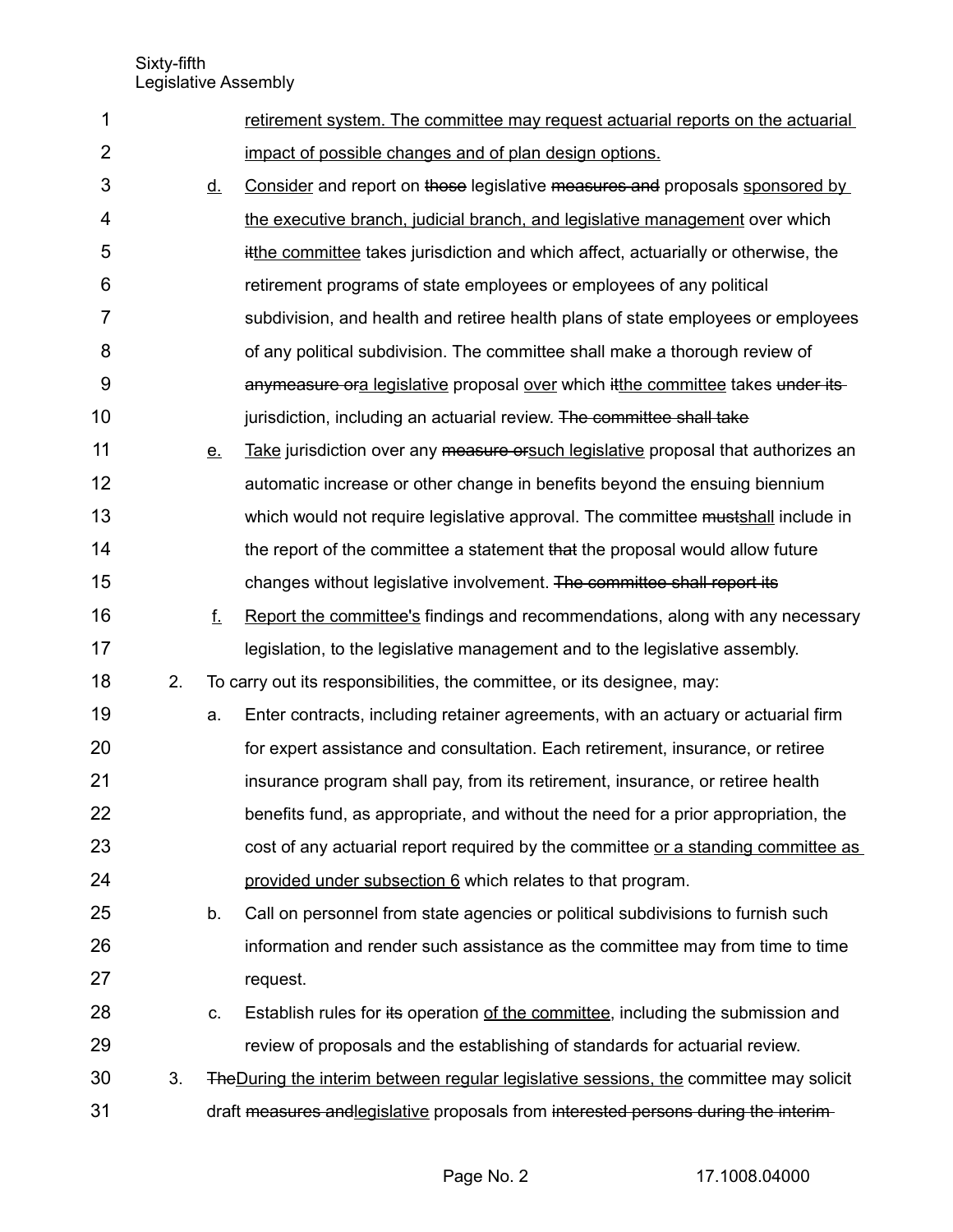| 1              |                                   | between legislative sessionsthe executive branch, judicial branch, and legislative      |
|----------------|-----------------------------------|-----------------------------------------------------------------------------------------|
| 2              |                                   | management, and may also study measures and proposals referred to itthe committee       |
| 3              |                                   | by the legislative assembly or the legislative management.                              |
| 4              | 4.                                | A copy of the committee's report concerning any legislative measure shall, if           |
| 5              |                                   | that measure If a legislative proposal over which the committee took jurisdiction under |
| 6              |                                   | subsection 1 is introduced for consideration by a legislative assembly, a copy of the   |
| $\overline{7}$ |                                   | related committee report must be appended to the copy of that measure which is-         |
| 8              |                                   | referred to a standing committee.                                                       |
| 9              | 5.                                | A legislative measure affecting a public employees retirement program, public           |
| 10             |                                   | employees health insurance program, or public employee retiree health insurance         |
| 11             |                                   | program may not be introduced submitted by the executive branch, judicial branch, or    |
| 12             |                                   | legislative management for introduction in either house unless it the measure is        |
| 13             |                                   | accompanied by a report from the committee. A majority of the members of the            |
| 14             |                                   | committee, acting through the chairman, has sole authority to determine whether anya    |
| 15             |                                   | legislative measure affects a program.                                                  |
| 16             | 6.                                | Any During a legislative session, if a standing committee takes action on a legislative |
| 17             |                                   | measure sponsored by a legislator or recommends an amendment made during a              |
| 18             |                                   | legislative session to a legislative measure affecting which would affect a public      |
| 19             |                                   | employees retirement program, public employees health insurance program, or public      |
| 20             |                                   | employee retiree health insurance program may not be considered by a standing-          |
| 21             |                                   | committee unless it is accompanied by a report from the employee benefits programs-     |
| 22             |                                   | committee, the standing committee shall consider the impact, actuarily or otherwise, of |
| 23             |                                   | the amendment or measure and may request the affected program provide an                |
| 24             |                                   | analysis of the impact of the amendments. If an affected program provides an analysis   |
| 25             |                                   | under this subsection, the program may pay for the analysis in the same manner as       |
| 26             |                                   | provided under subdivision a of subsection 2.                                           |
| 27             | 7.                                | Any legislation enacted in contravention of this section is invalid and of no force and |
| 28             |                                   | effect, and any benefits provided under such legislation must be reduced to the level-  |
| 29             |                                   | current prior to enactment.                                                             |
| 30             |                                   | <b>SECTION 2. AMENDMENT.</b> Section 54-52.1-04 of the North Dakota Century Code is     |
| 31             | amended and reenacted as follows: |                                                                                         |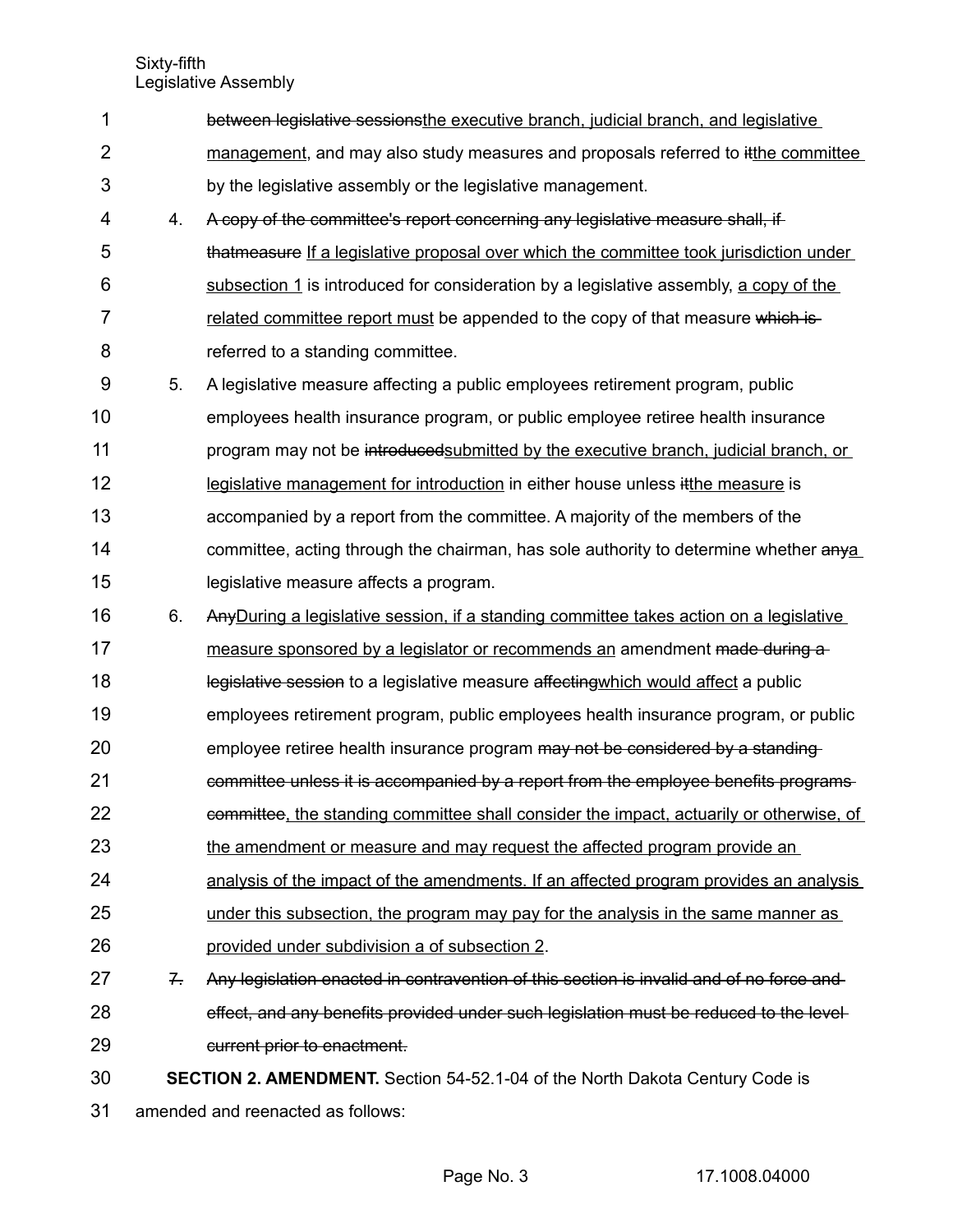- **54-52.1-04. Board to contract for insurance.** 1
- 1. The board shall receive bids for the providing of hospital benefits coverage, medical benefits coverage, life insurance benefits coverage for a specified term, and employee assistance program services; may receive bids separately for prescription drug coverage; and shall accept one or more bids of and contract with the carriers that inthe judgment of the board determines best servesserve the interests of the state and itsthe state's eligible employees. Solicitations must be made not later than ninety days before the expiration of an existing uniform group insurance contract. Bids must be solicited by advertisement in a manner selected by the board that which will provide reasonable notice to prospective bidders. In preparing bid proposals and evaluating bids, the board may utilize the services of consultants on a contract basis in orderthatto provide the bids received may be uniformly compared and properly evaluated. In determining which bid, if any, will best serve the interests of eligible employees and the state, the board shall give adequate consideration to the following factors:  $\frac{4}{1}$  a. The economy to be effected. 2. b. The ease of administration. 3. c. The adequacy of the coverages. 2 3 4 5 6 7 8 9 10 11 12 13 14 15 16 17
- 4. d. The financial position of the carrier, with special emphasis as to itson the solvency of the carrier. 18 19
- 5. e. The reputation of the carrier and any other information that is available tending to show past experience with the carrier in matters of claim settlement, underwriting, and services. 20 21 22
- $2.$  The board may reject any or all bids and, in the event it does so, received under this section. If the board rejects all bids received, the board shall again solicit bids as provided in this section. The 23 24 25
- $3.$  Under section 54-52.1-04.1 or 54-52.1-04.2, the board may contract with a health maintenance organization or establish a plan of self-insurance for providing healthinsuranceto provide hospital, medical, or prescription drug benefits coverage onlyunder an administrative services only (ASO) contract or a third-party administrator (TPA) contract. 26 27 28 29 30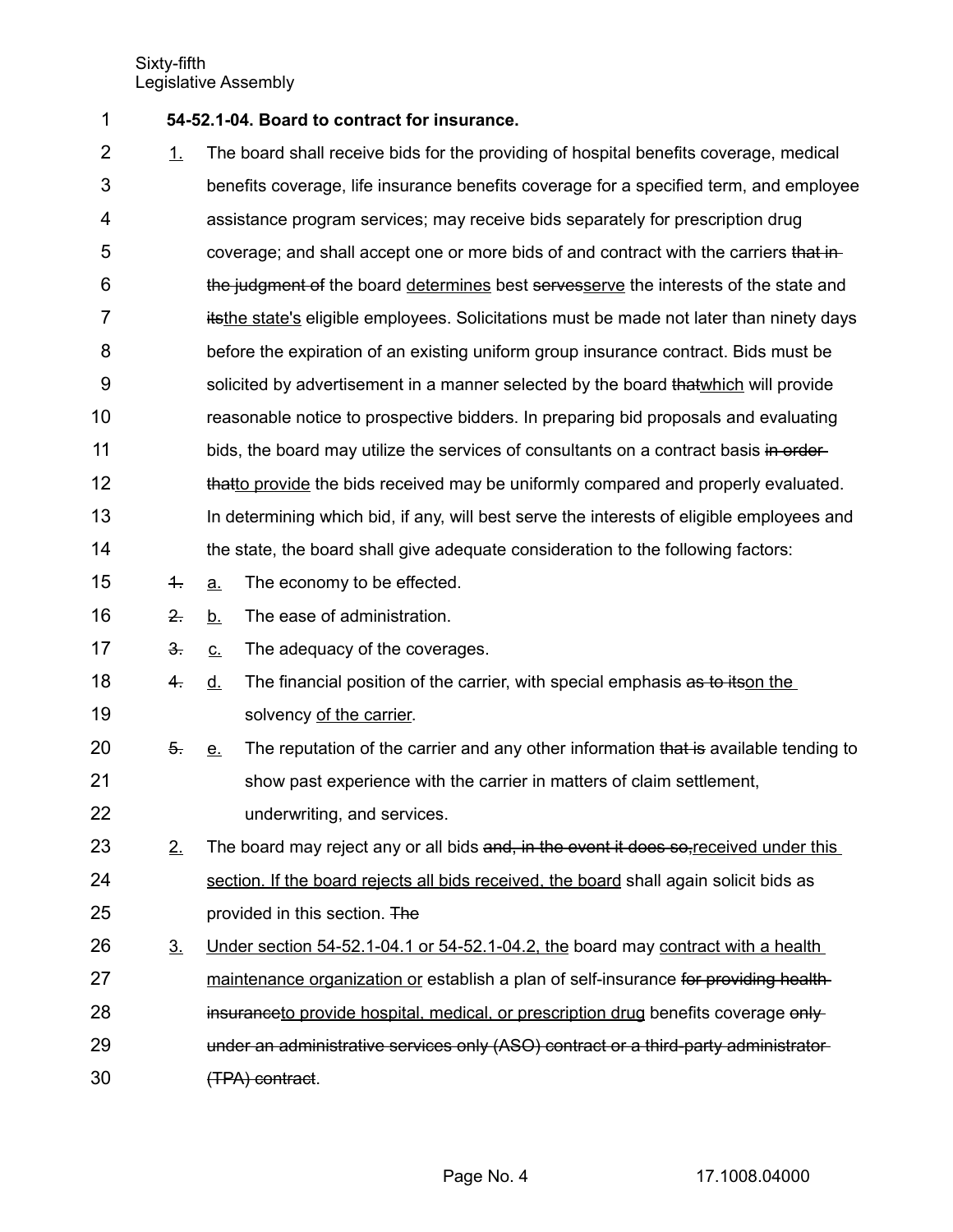| $\mathbf 1$ | 4.                                                                                    | A contract and the terms of a contract entered by the board under this chapter are          |  |  |  |
|-------------|---------------------------------------------------------------------------------------|---------------------------------------------------------------------------------------------|--|--|--|
| 2           |                                                                                       | subject to legislative appropriation and legislative changes.                               |  |  |  |
| 3           | <b>SECTION 3. AMENDMENT.</b> Section 54-52.1-04.2 of the North Dakota Century Code is |                                                                                             |  |  |  |
| 4           |                                                                                       | amended and reenacted as follows:                                                           |  |  |  |
| 5           |                                                                                       | 54-52.1-04.2. Self-insurance plan for hospital and, medical, and prescription drug          |  |  |  |
| 6           |                                                                                       | benefits coverage.                                                                          |  |  |  |
| 7           | 1.                                                                                    | The board may establish This section applies to a self-insurance plan for providing:        |  |  |  |
| 8           |                                                                                       | Health insurancehospital, medical, and prescription drug benefits coverage;<br>$\mathbf{a}$ |  |  |  |
| 9           |                                                                                       | Health insurancehospital and medical benefits coverage, excluding all or part<br>$\theta$ . |  |  |  |
| 10          |                                                                                       | of prescription drug benefits coverage; or                                                  |  |  |  |
| 11          |                                                                                       | Allall or part of prescription drug benefits coverage. The board shall establish a<br>$e$ . |  |  |  |
| 12          |                                                                                       | self-insurance plan under this section if so directed by the legislative assembly. The      |  |  |  |
| 13          |                                                                                       | board may establish a self-insurance plan under this section if the board determines a      |  |  |  |
| 14          |                                                                                       | self-insurance plan is less costly than the lowest bid submitted by a carrier for           |  |  |  |
| 15          |                                                                                       | underwriting the plan with equivalent contract benefits.                                    |  |  |  |
| 16          | 2.                                                                                    | AnyA self-insurance plan established by the board under this section must be provided       |  |  |  |
| 17          |                                                                                       | under an administrative services only (ASO) contract or a third-party administrator         |  |  |  |
| 18          |                                                                                       | (TPA) contract under the uniform group insurance program, and may be established-           |  |  |  |
| 19          |                                                                                       | only if it is determined by the board that an administrative services only or third-party-  |  |  |  |
| 20          |                                                                                       | administrator plan is less costly than the lowest bid submitted by a carrier for-           |  |  |  |
| 21          |                                                                                       | underwriting the plan with equivalent contract benefits. Upon establishing.                 |  |  |  |
| 22          | <u>3.</u>                                                                             | If the board establishes a self-insurance plan, the board shall solicit bids for anterm of  |  |  |  |
| 23          |                                                                                       | the contract for administrative services only or a third-party administrator contract only- |  |  |  |
| 24          |                                                                                       | every other biennium, and the board is authorized tomust be for two years and the           |  |  |  |
| 25          |                                                                                       | board may renegotiate an existing administrative services only or third-party-              |  |  |  |
| 26          |                                                                                       | administrator contract during the interim. In addition, the contract for one additional     |  |  |  |
| 27          |                                                                                       | two-year term. The board shall solicit bids for the contract for administrative services    |  |  |  |
| 28          |                                                                                       | only or a third-party administrator at least once every four years. If the board            |  |  |  |
| 29          |                                                                                       | establishes a self-insurance plan, the board shall make individual stop-loss coverage       |  |  |  |
| 30          |                                                                                       | insured by a carrier authorized to do business in this state must be made part of any-      |  |  |  |
| 31          |                                                                                       | self-insuredthe plan. All bids under this section are due no later than January first, and  |  |  |  |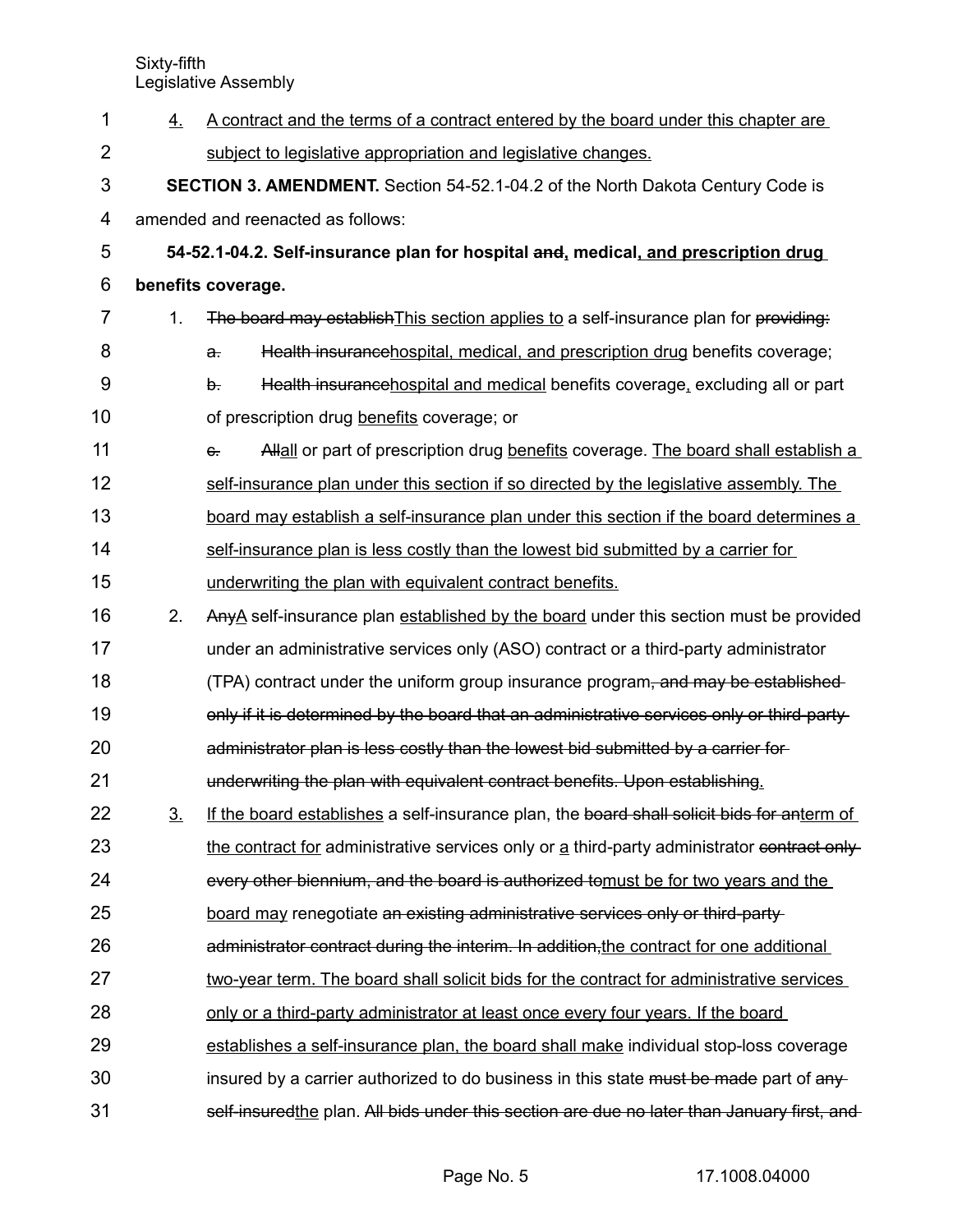| 1              |                                   | must be awarded no later than March first, preceding the end of each biennium. If the   |  |
|----------------|-----------------------------------|-----------------------------------------------------------------------------------------|--|
| $\overline{2}$ |                                   | board solicits bids under this section, the board shall solicit bids for a contract for |  |
| 3              |                                   | insurance or a health maintenance organization, or both. The board may transition       |  |
| 4              |                                   | from a self-insurance plan to a contract for insurance or a health maintenance          |  |
| 5              |                                   | organization if the board determines the self-insurance plan costs more than the        |  |
| 6              |                                   | lowest bid submitted for a contract or health maintenance organization plan with        |  |
| 7              |                                   | comparable benefits. All bids received by the board under this section must be opened   |  |
| 8              |                                   | at a public meeting of the board.                                                       |  |
| 9              |                                   | <b>SECTION 4. AMENDMENT.</b> Section 54-52.1-04.3 of the North Dakota Century Code is   |  |
| 10             | amended and reenacted as follows: |                                                                                         |  |
| 11             |                                   | 54-52.1-04.3. Self-insurance - Contingency reserve fund - Continuing appropriation -    |  |
| 12             |                                   | <b>Bank of North Dakota line of credit.</b>                                             |  |
| 13             | <b>The</b>                        |                                                                                         |  |
| 14             | 1.                                | If the board establishes a self-insurance plan under section 54-52.1-04.2, the board    |  |
| 15             |                                   | shall establish under a self-insurance plan a contingency reserve fund to provide for   |  |
| 16             |                                   | adverse fluctuations in future charges, claims, costs, or expenses of the uniform group |  |
| 17             |                                   | insurance program. The Annually, the board shall determine the amount necessary to      |  |
| 18             |                                   | provide a balance in the contingency reserve fund between one and one-half months       |  |
| 19             |                                   | and three months of claims paid based on the average monthly claims paid during the     |  |
| 20             |                                   | preceding twelve-month period immediately preceding March first of each year.           |  |
| 21             |                                   | The Annually, the board also shall determine the amount necessary to provide an         |  |
| 22             |                                   | additional balance in the contingency reserve fund between one month and one and        |  |
| 23             |                                   | one-half months for claims incurred but not yet reported. The board may arrange for     |  |
| 24             |                                   | the services of an actuarial consultant to assist the board in making these             |  |
| 25             |                                   | determinations.                                                                         |  |
| 26             | 2.                                | Upon the initial changeover from a contract for insurance pursuant tounder section      |  |
| 27             |                                   | 54-52.1-04 or a health maintenance organization under section 54-52.1-04.1, to a        |  |
| 28             |                                   | self-insurance plan pursuant tounder section 54-52.1-04.2, the board must haveshall     |  |
| 29             |                                   | adopt a plan in place which is reasonably calculated to meet the funding requirements   |  |
| 30             |                                   | of this chapter within sixty months. Such plan may include consideration of funds       |  |
| 31             |                                   | extended to the board from the Bank of North Dakota. All moneys in the contingency      |  |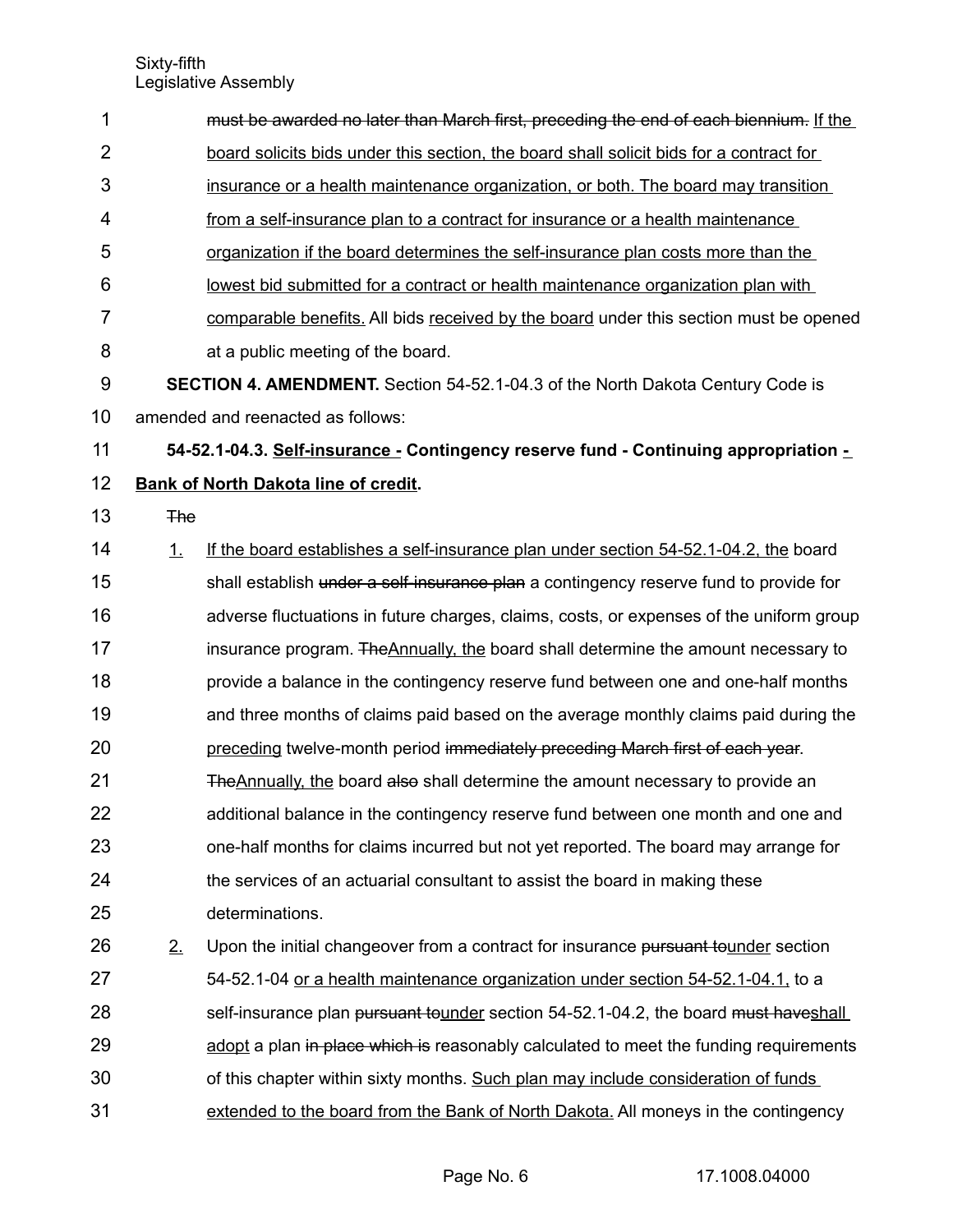| 1              |                                                                                                | reserve fund, not otherwise appropriated, are appropriated for the payment of claims      |  |
|----------------|------------------------------------------------------------------------------------------------|-------------------------------------------------------------------------------------------|--|
| $\overline{2}$ |                                                                                                | and other costs of the uniform group insurance program during periods of adverse          |  |
| 3              |                                                                                                | claims or cost fluctuations. If the board transitions from a self-insurance plan to a     |  |
| $\overline{4}$ |                                                                                                | contract for insurance or a health maintenance organization, the board shall adopt a      |  |
| 5              |                                                                                                | plan reasonably calculated to meet the remaining liabilities of the self-insurance plan.  |  |
| 6              | 3 <sub>1</sub>                                                                                 | The Bank of North Dakota shall extend to the board a line of credit not to exceed fifty   |  |
| $\overline{7}$ |                                                                                                | million dollars at an annual rate not to exceed three percent for a two-year term or four |  |
| 8              |                                                                                                | percent for a five -year term. The board shall repay the line of credit from health       |  |
| 9              |                                                                                                | insurance premium revenue or from other funds, as appropriated by the legislative         |  |
| 10             |                                                                                                | assembly. The board may access the line of credit, as necessary, to provide adequate      |  |
| 11             |                                                                                                | reserve funds, to purchase stop-loss coverage, and to defray other expenditures of        |  |
| 12             |                                                                                                | administration of the self-insurance plan.                                                |  |
| 13             |                                                                                                | SECTION 5. SELF-INSURANCE HEALTH PLANS - APPLICATION - STATEMENT OF                       |  |
| 14             |                                                                                                | <b>LEGISLATIVE INTENT.</b>                                                                |  |
| 15             | 1.                                                                                             | The retirement board shall establish a self-insurance plan for hospital, medical, and     |  |
| 16             |                                                                                                | prescription drug benefits coverage under section 54-52.1-04.2, except for benefits for   |  |
| 17             |                                                                                                | retirees and for Medicare part D. The self-insurance plan becomes effective               |  |
| 18             |                                                                                                | January 1, 2018, is effective for a term of eighteen months, is subject to renewal and    |  |
| 19             |                                                                                                | rebidding as provided under section 54-52.1-04.2, and must be based on the same           |  |
| 20             |                                                                                                | plan design and benefits as the coverage in effect on July 1, 2017.                       |  |
| 21             | 2.                                                                                             | A uniform group insurance program contract for hospital, medical, and prescription        |  |
| 22             |                                                                                                | drug benefits coverage in effect on the effective date of this Act terminates on          |  |
| 23             |                                                                                                | December 31, 2017, after which the self-insurance plan under subsection 1 becomes         |  |
| 24             |                                                                                                | effective.                                                                                |  |
| 25             | 3.                                                                                             | Notwithstanding any law to the contrary, it is the intent of the sixty-fifth legislative  |  |
| 26             |                                                                                                | assembly that the uniform group insurance program contract for hospital, medical, and     |  |
| 27             |                                                                                                | prescription drug benefits coverage signed by the retirement board which becomes          |  |
| 28             |                                                                                                | effective July 1, 2017, be limited in duration to a six-month term.                       |  |
| 29             |                                                                                                | <b>SECTION 6. HEALTH INSURANCE RESERVE FUND.</b> The retirement board shall use           |  |
| 30             | available moneys in the fund created under section 54-52.1-06 for the purpose of financing the |                                                                                           |  |
| 31             | self-insurance plan established under section 5 of this Act.                                   |                                                                                           |  |